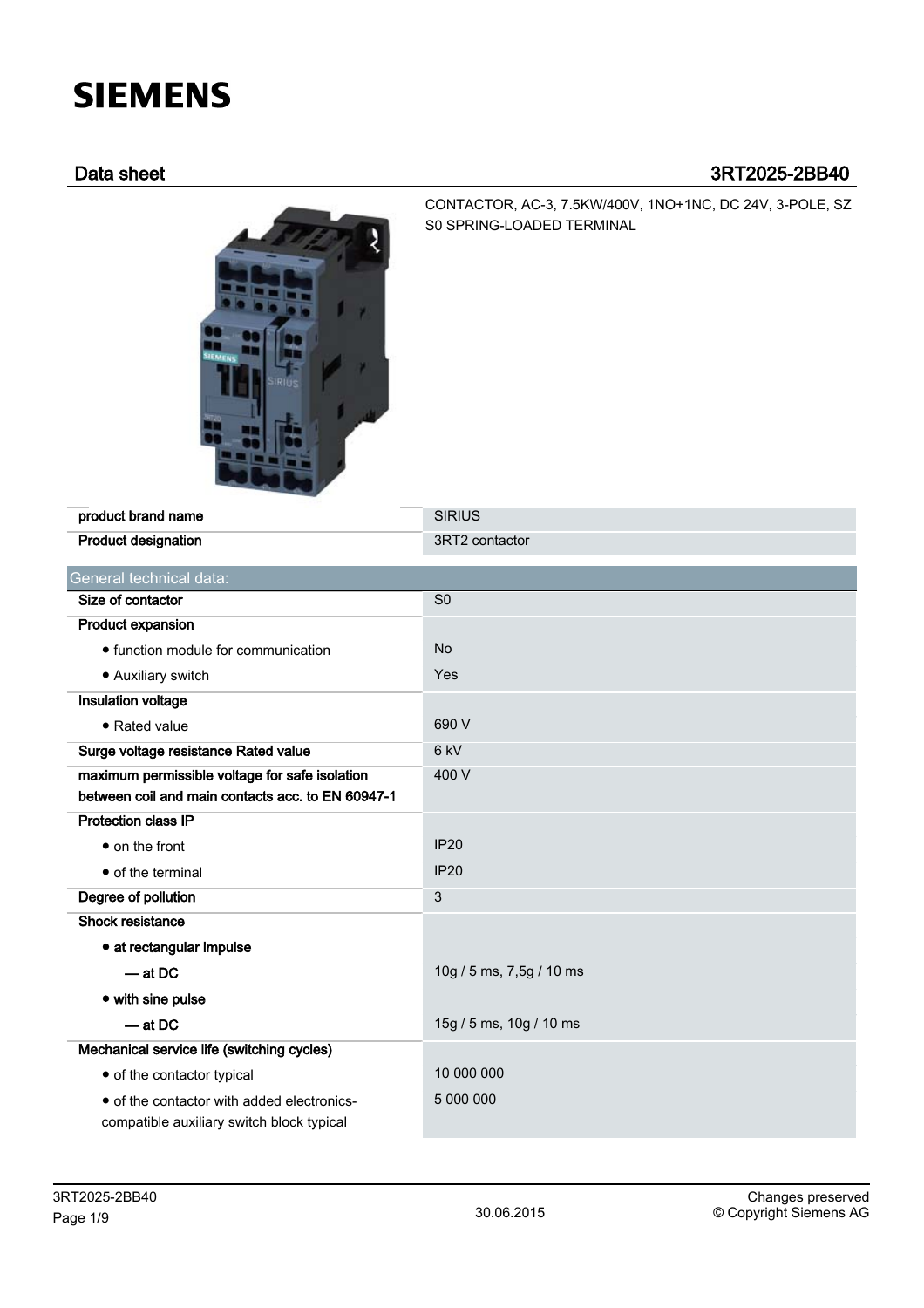| • of the contactor with added auxiliary switch |  |
|------------------------------------------------|--|
| block typical                                  |  |

10 000 000

| ›ck typical |  |
|-------------|--|
|             |  |

| bioon typical                                                |                   |
|--------------------------------------------------------------|-------------------|
| <b>Ambient conditions:</b>                                   |                   |
| Installation altitude at height above sea level              | 2 000 m           |
| maximum                                                      |                   |
| Ambient temperature                                          |                   |
| · during operation                                           | $-25$ +60 °C      |
| · during storage                                             | $-55$ +80 °C      |
| Main circuit:                                                |                   |
| Number of NO contacts for main contacts                      | $\mathbf{3}$      |
| Number of NC contacts for main contacts                      | $\pmb{0}$         |
| <b>Operating voltage</b>                                     |                   |
| • at AC-3 Rated value maximum                                | 690 V             |
| Operating current                                            |                   |
| $\bullet$ at AC-1 at 400 V                                   |                   |
| - at ambient temperature 40 °C Rated value                   | 40 A              |
| • at AC-1 up to 690 V                                        |                   |
| - at ambient temperature 40 °C Rated value                   | 40 A              |
| - at ambient temperature 60 °C Rated value                   | 35 A              |
| • at AC-2 at 400 V Rated value                               | 17 A              |
| $\bullet$ at AC-3                                            |                   |
| $-$ at 400 V Rated value                                     | 17A               |
| - at 500 V Rated value                                       | 17A               |
| - at 690 V Rated value                                       | 13 A              |
| Connectable conductor cross-section in main circuit          |                   |
| at AC-1                                                      |                   |
| • at 60 °C minimum permissible                               | $10 \text{ mm}^2$ |
| • at 40 °C minimum permissible                               | $10 \text{ mm}^2$ |
| Operating current for ≥ 200000 operating cycles at<br>$AC-4$ |                   |
| • at 400 V Rated value                                       | 7.7 A             |
| • at 690 V Rated value                                       | 7.7 A             |
| <b>Operating current</b>                                     |                   |
| • with 1 current path at DC-1                                |                   |
| - at 24 V Rated value                                        | 35 A              |
| - at 110 V Rated value                                       | 4.5 A             |
| - at 220 V Rated value                                       | 1 A               |
| - at 440 V Rated value                                       | 0.4A              |
| - at 600 V Rated value                                       | 0.25A             |
| • with 2 current paths in series at DC-1                     |                   |
| - at 24 V Rated value                                        | 35 A              |
| - at 110 V Rated value                                       | 35 A              |
|                                                              |                   |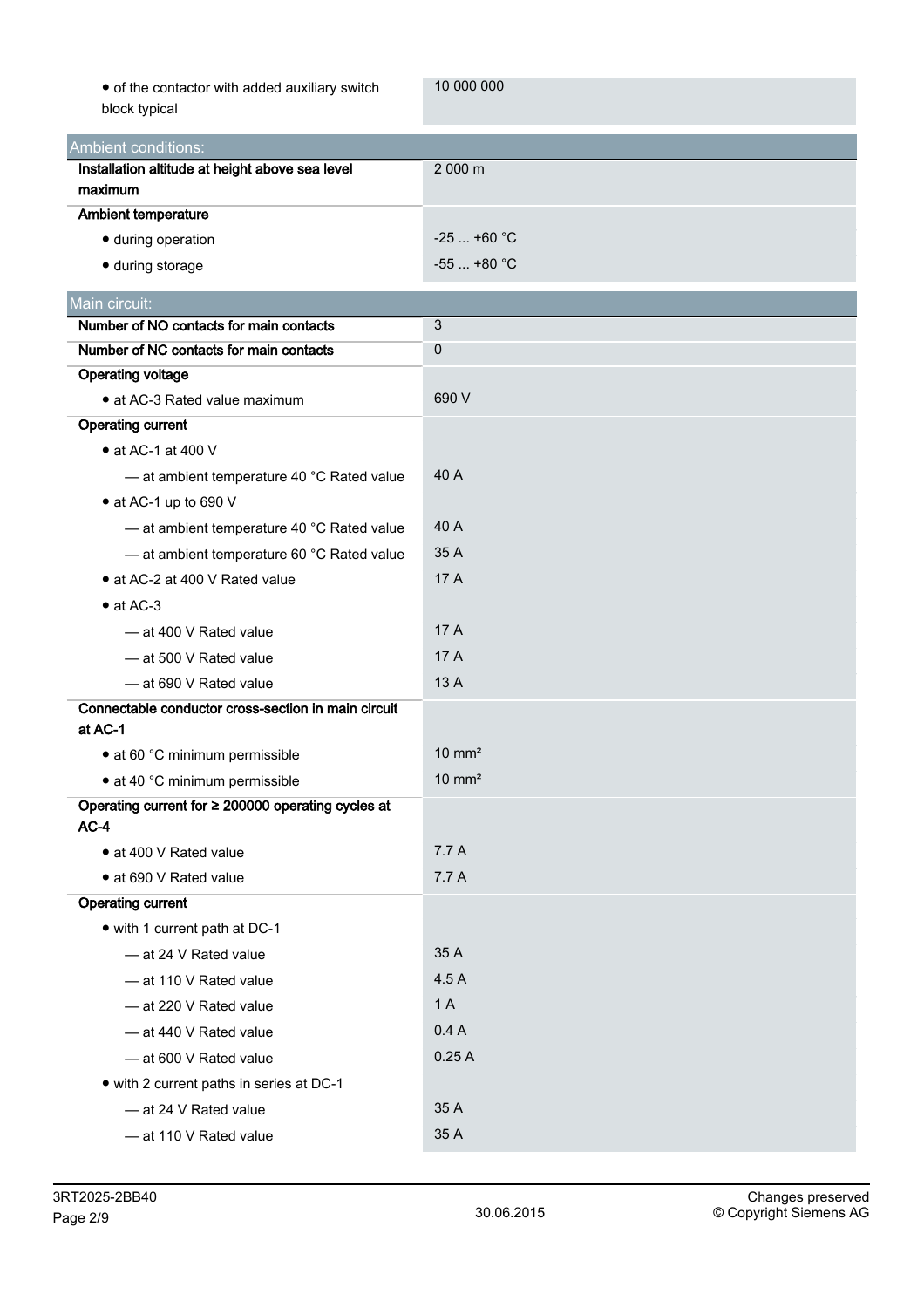| - at 220 V Rated value                           | 5A           |
|--------------------------------------------------|--------------|
| - at 440 V Rated value                           | 1 A          |
| - at 600 V Rated value                           | 0.8A         |
| • with 3 current paths in series at DC-1         |              |
| - at 24 V Rated value                            | 35 A         |
| - at 110 V Rated value                           | 35 A         |
| - at 220 V Rated value                           | 35 A         |
| - at 440 V Rated value                           | 2.9A         |
| - at 600 V Rated value                           | 1.4A         |
| <b>Operating current</b>                         |              |
| • with 1 current path at DC-3 at DC-5            |              |
| - at 24 V Rated value                            | 20 A         |
| - at 110 V Rated value                           | 2.5A         |
| - at 220 V Rated value                           | 1A           |
| - at 440 V Rated value                           | 0.09A        |
| - at 600 V Rated value                           | 0.06A        |
| • with 2 current paths in series at DC-3 at DC-5 |              |
| - at 110 V Rated value                           | 15 A         |
| - at 220 V Rated value                           | 3 A          |
| - at 24 V Rated value                            | 35 A         |
| - at 440 V Rated value                           | 0.27A        |
| - at 600 V Rated value                           | 0.16A        |
| • with 3 current paths in series at DC-3 at DC-5 |              |
| - at 110 V Rated value                           | 35 A         |
| - at 220 V Rated value                           | 10 A         |
| - at 24 V Rated value                            | 35 A         |
| - at 440 V Rated value                           | 0.6A         |
| - at 600 V Rated value                           | 0.6A         |
| <b>Operating power</b>                           |              |
| $\bullet$ at AC-1                                |              |
| $-$ at 230 V Rated value                         | 13.3 kW      |
| $-$ at 230 V at 60 °C Rated value                | 13.3 kW      |
| - at 400 V Rated value                           | 23 kW        |
| - at 400 V at 60 °C Rated value                  | 23 kW        |
| $-$ at 690 V Rated value                         | 40 kW        |
| $-$ at 690 V at 60 °C Rated value                | 40 kW        |
| • at AC-2 at 400 V Rated value                   | 7.5 kW       |
| $\bullet$ at AC-3                                |              |
| - at 230 V Rated value                           | 4 kW         |
| - at 400 V Rated value                           | 7.5 kW       |
| - at 690 V Rated value                           | <b>11 kW</b> |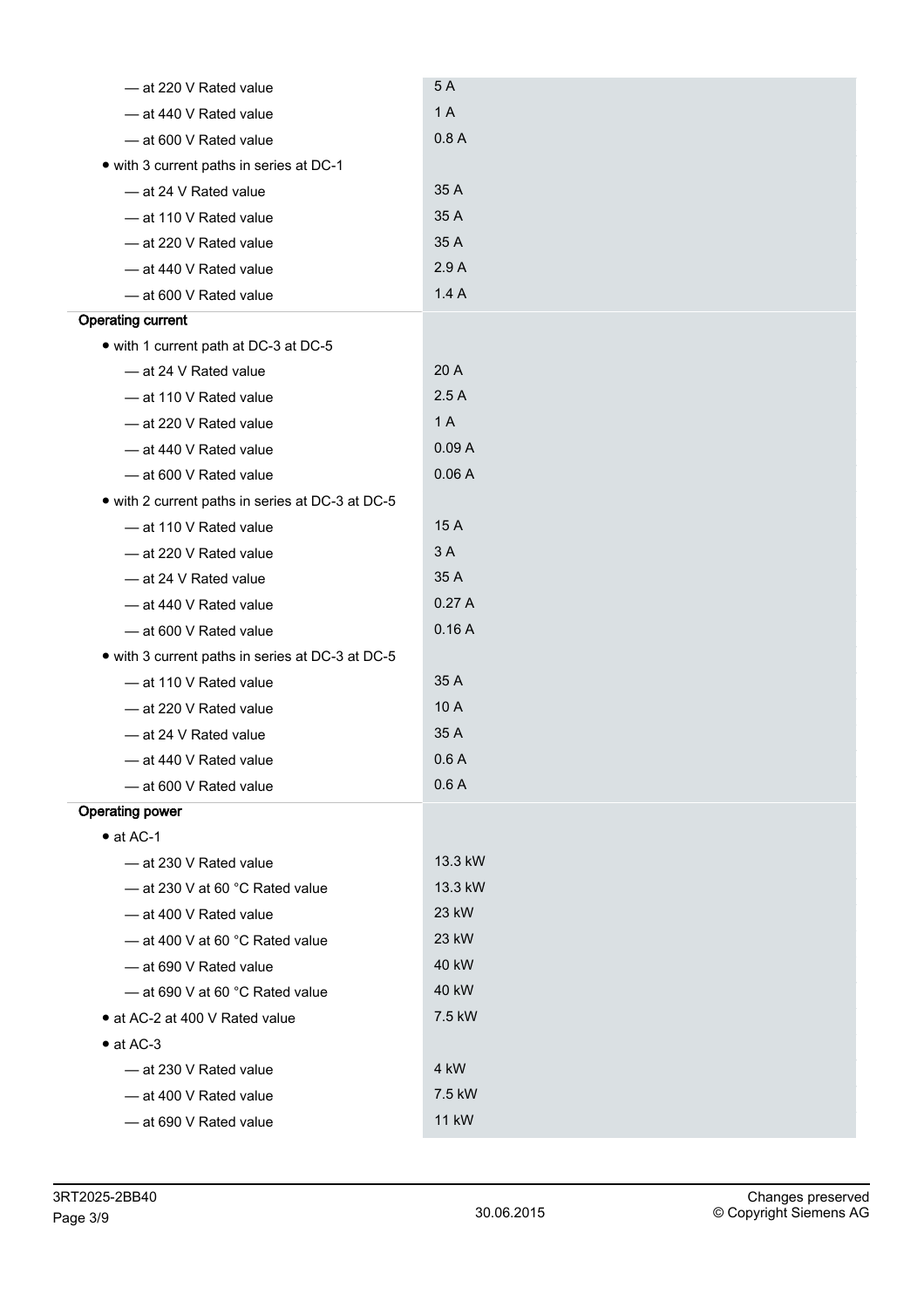| Operating power for ≥ 200000 operating cycles at<br>$AC-4$               |              |
|--------------------------------------------------------------------------|--------------|
| • at 400 V Rated value                                                   | 3.5 kW       |
| • at 690 V Rated value                                                   | 6 kW         |
| Thermal short-time current restricted to 10 s                            | 150 A        |
| Active power loss at AC-3 at 400 V for rated value of                    | 0.9W         |
| the operating current per conductor                                      |              |
| No-load switching frequency                                              |              |
| $\bullet$ at DC                                                          | 1 500 1/h    |
| <b>Operating frequency</b>                                               |              |
| • at AC-1 maximum                                                        | 1 000 1/h    |
| • at AC-2 maximum                                                        | 1 000 1/h    |
| • at AC-3 maximum                                                        | 1 000 1/h    |
| • at AC-4 maximum                                                        | 3001/h       |
| Control circuit/ Control:                                                |              |
| Type of voltage of the control supply voltage                            | DC           |
| Control supply voltage at DC                                             |              |
| • Rated value                                                            | 24 V         |
| Operating range factor control supply voltage rated                      | 0.8 1.1      |
| value of the magnet coil at DC                                           |              |
| Closing power of the magnet coil at DC                                   | 5.9 W        |
| Holding power of the magnet coil for DC                                  | 5.9 W        |
| <b>Closing delay</b>                                                     |              |
| $\bullet$ at DC                                                          | 50  170 ms   |
| Arcing time                                                              | 10  10 ms    |
| Residual current of the electronics for control with<br>signal $<$ 0 $>$ |              |
| • at AC at 230 V maximum permissible                                     | 6 mA         |
| • at DC at 24 V maximum permissible                                      | 16 mA        |
| <b>Auxiliary circuit:</b>                                                |              |
| <b>Number of NC contacts</b>                                             |              |
| • for auxiliary contacts                                                 |              |
| - instantaneous contact                                                  | $\mathbf{1}$ |
| Number of NO contacts                                                    |              |
| • for auxiliary contacts                                                 |              |
| - instantaneous contact                                                  | $\mathbf{1}$ |
| Operating current at AC-12 maximum                                       | 10 A         |
| Operating current at AC-15                                               |              |
| • at 230 V Rated value                                                   | 10 A         |
| • at 400 V Rated value                                                   | 3A           |
| • at 500 V Rated value                                                   | 2A           |
| · at 690 V Rated value                                                   | 1 A          |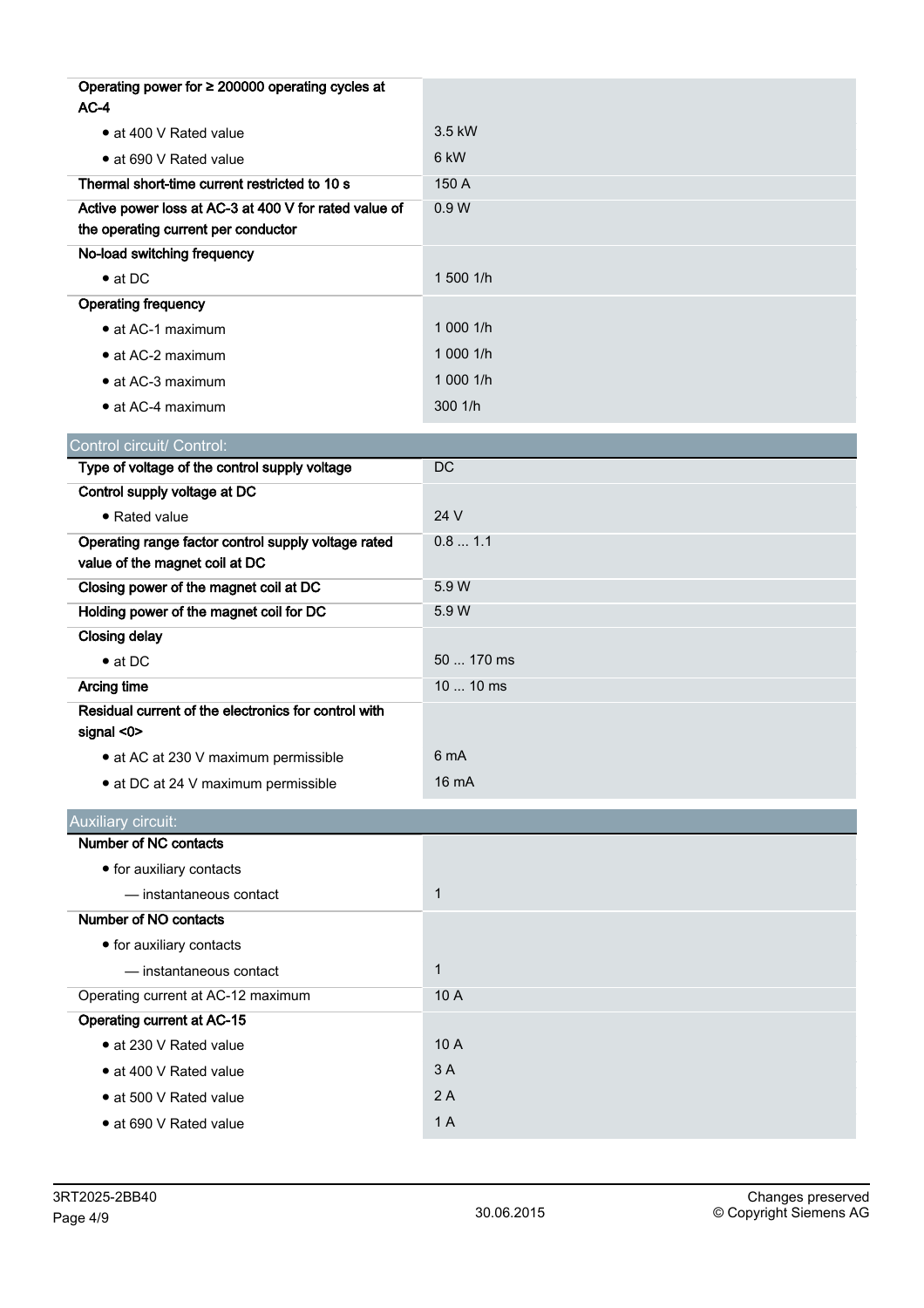| <b>Operating current at DC-12</b>             |                                                 |
|-----------------------------------------------|-------------------------------------------------|
| • at 24 V Rated value                         | 10 A                                            |
| • at 48 V Rated value                         | 6 A                                             |
| • at 60 V Rated value                         | 6 A                                             |
| • at 110 V Rated value                        | 3 A                                             |
| • at 125 V Rated value                        | 2A                                              |
| • at 220 V Rated value                        | 1 A                                             |
| • at 600 V Rated value                        | 0.15A                                           |
| Operating current at DC-13                    |                                                 |
| • at 24 V Rated value                         | 10 A                                            |
| • at 48 V Rated value                         | 2 A                                             |
| • at 60 V Rated value                         | 2A                                              |
| • at 110 V Rated value                        | 1 A                                             |
| • at 125 V Rated value                        | 0.9A                                            |
| • at 220 V Rated value                        | 0.3A                                            |
| • at 600 V Rated value                        | 0.1A                                            |
| Contact reliability of the auxiliary contacts | 1 faulty switching per 100 million (17 V, 1 mA) |

| UL/CSA ratings:                                     |                  |
|-----------------------------------------------------|------------------|
| Full-load current (FLA) for three-phase AC motor    |                  |
| • at 480 V Rated value                              | 14A              |
| • at 600 V Rated value                              | 17 A             |
| yielded mechanical performance [hp]                 |                  |
| • for single-phase AC motor                         |                  |
| $-$ at 110/120 V Rated value                        | 1 <sub>hp</sub>  |
| - at 230 V Rated value                              | 3 <sub>hp</sub>  |
| • for three-phase AC motor                          |                  |
| $-$ at 200/208 V Rated value                        | 3 <sub>hp</sub>  |
| $-$ at 220/230 V Rated value                        | 5 <sub>hp</sub>  |
| $-$ at 460/480 V Rated value                        | 10 <sub>hp</sub> |
| $-$ at 575/600 V Rated value                        | 15 <sub>hp</sub> |
| Contact rating of the auxiliary contacts acc. to UL | A600 / Q600      |
|                                                     |                  |

# Short-circuit:

## Design of the fuse link

- for short-circuit protection of the main circuit
	-
	-

— with type of assignment 1 required gL/gG LV HRC 3NA, DIAZED 5SB, NEOZED 5SE: 63 A — with type of assignment 2 required gL/gG LV HRC 3NA, DIAZED 5SB, NEOZED 5SE: 25 A fuse gL/gG: 10 A

● for short-circuit protection of the auxiliary switch required

Installation/ mounting/ dimensions: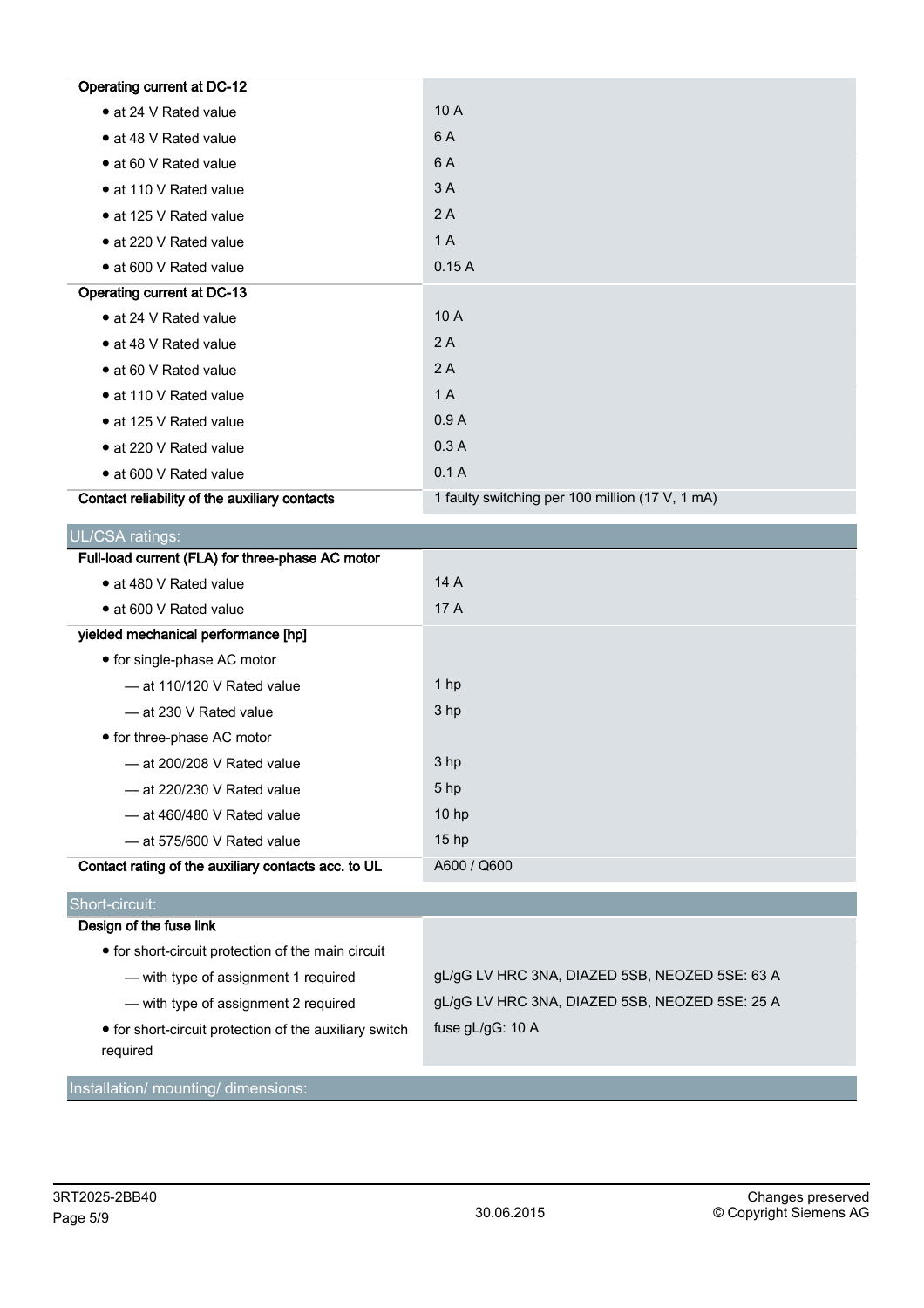| mounting position                                | +/-180° rotation possible on vertical mounting surface; can be<br>tilted forward and backward by +/- 22.5° on vertical mounting<br>surface |
|--------------------------------------------------|--------------------------------------------------------------------------------------------------------------------------------------------|
| <b>Mounting type</b>                             | screw and snap-on mounting onto 35 mm standard mounting rail<br>according to DIN EN 50022                                                  |
| · Side-by-side mounting                          | Yes                                                                                                                                        |
| Height                                           | 102 mm                                                                                                                                     |
| Width                                            | 45 mm                                                                                                                                      |
| Depth                                            | 107 mm                                                                                                                                     |
| Required spacing                                 |                                                                                                                                            |
| • with side-by-side mounting                     |                                                                                                                                            |
| — forwards                                       | 0 <sub>mm</sub>                                                                                                                            |
| - Backwards                                      | $0 \text{ mm}$                                                                                                                             |
| - upwards                                        | 0 <sub>mm</sub>                                                                                                                            |
| - downwards                                      | 0 <sub>mm</sub>                                                                                                                            |
| - at the side                                    | 0 <sub>mm</sub>                                                                                                                            |
| • for grounded parts                             |                                                                                                                                            |
| — forwards                                       | 0 <sub>mm</sub>                                                                                                                            |
| - Backwards                                      | 0 <sub>mm</sub>                                                                                                                            |
| — upwards                                        | 0 <sub>mm</sub>                                                                                                                            |
| - at the side                                    | 6 mm                                                                                                                                       |
| - downwards                                      | 0 <sub>mm</sub>                                                                                                                            |
| • for live parts                                 |                                                                                                                                            |
| — forwards                                       | 0 <sub>mm</sub>                                                                                                                            |
| - Backwards                                      | 0 <sub>mm</sub>                                                                                                                            |
| - upwards                                        | 0 <sub>mm</sub>                                                                                                                            |
| - downwards                                      | 0 <sub>mm</sub>                                                                                                                            |
| $-$ at the side                                  | 6 mm                                                                                                                                       |
| <b>Connections/ Terminals:</b>                   |                                                                                                                                            |
| Type of electrical connection                    |                                                                                                                                            |
| • for main current circuit                       | spring-loaded terminals                                                                                                                    |
| • for auxiliary and control current circuit      | spring-loaded terminals                                                                                                                    |
| Type of connectable conductor cross-section      |                                                                                                                                            |
| • for main contacts                              |                                                                                                                                            |
| - single or multi-stranded                       | $2x(110 \text{ mm}^2)$                                                                                                                     |
| - finely stranded with core end processing       | 2x (1  6 mm <sup>2</sup> )                                                                                                                 |
| - finely stranded without core end<br>processing | 2x(16 mm <sup>2</sup> )                                                                                                                    |
| • for AWG conductors for main contacts           | 2x(188)                                                                                                                                    |
| Type of connectable conductor cross-section      |                                                                                                                                            |

- for auxiliary contacts
	- single or multi-stranded 2x (0,5 ... 2,5 mm²)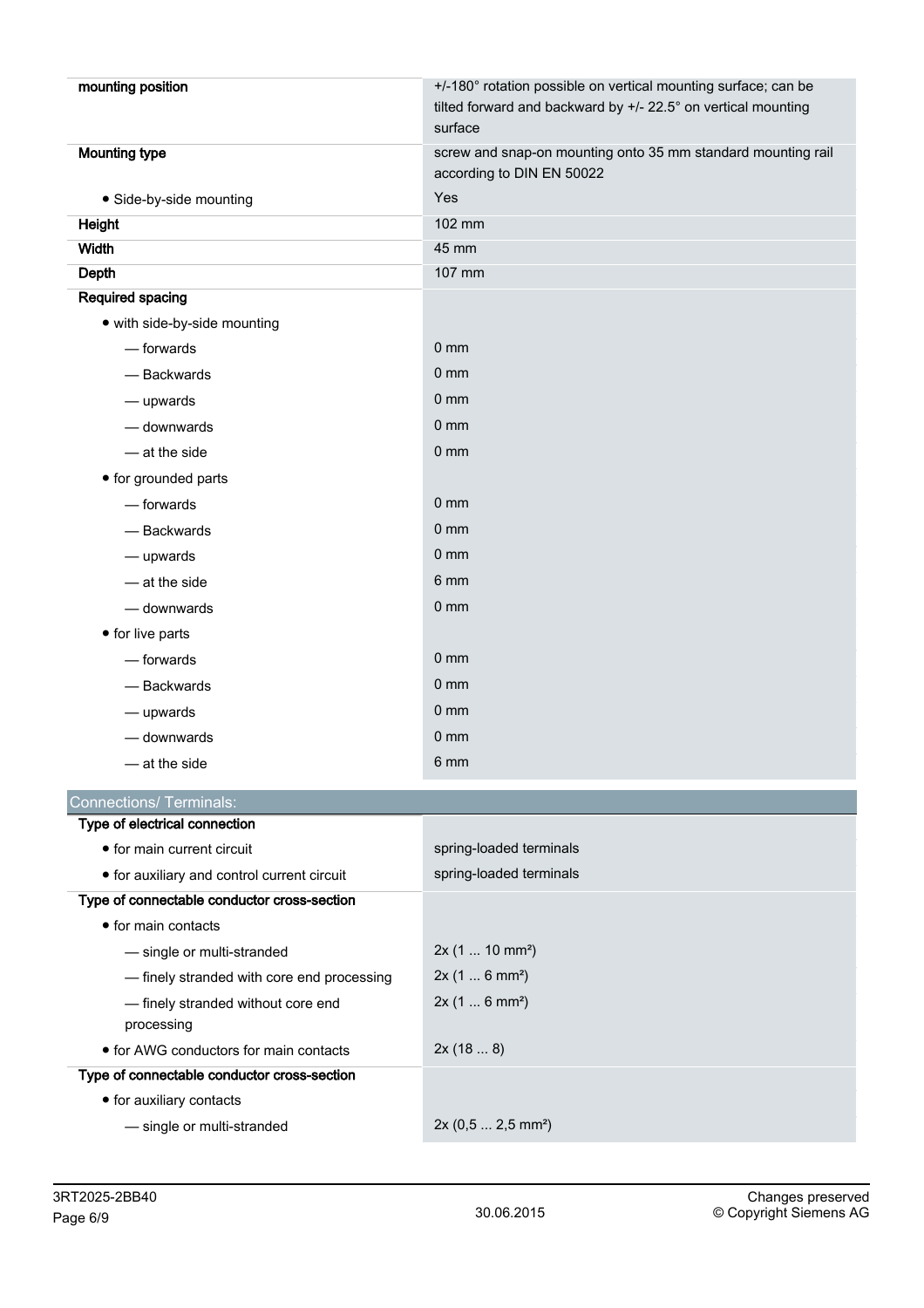| - finely stranded with core end processing                                          | 2x (0.5  1.5 mm <sup>2</sup> ) |                    |                       |
|-------------------------------------------------------------------------------------|--------------------------------|--------------------|-----------------------|
| - finely stranded without core end                                                  | 2x (0.5  2.5 mm <sup>2</sup> ) |                    |                       |
| processing                                                                          |                                |                    |                       |
| • for AWG conductors for auxiliary contacts                                         | 2x(2014)                       |                    |                       |
|                                                                                     |                                |                    |                       |
| Safety related data:                                                                |                                |                    |                       |
| B10 value with high demand rate acc. to SN 31920                                    | 1 000 000                      |                    |                       |
| Proportion of dangerous failures                                                    |                                |                    |                       |
| • with low demand rate acc. to SN 31920                                             | 40 %                           |                    |                       |
| • with high demand rate acc. to SN 31920                                            | 73 %                           |                    |                       |
| <b>Product function</b>                                                             |                                |                    |                       |
| • Mirror contact acc. to IEC 60947-4-1                                              | Yes                            |                    |                       |
| T1 value for proof test interval or service life acc. to<br><b>IEC 61508</b>        | 20 y                           |                    |                       |
| Certificates/ approvals:                                                            |                                |                    |                       |
| <b>General Product Approval</b>                                                     | <b>EMC</b>                     | <b>Functional</b>  | <b>Declaration of</b> |
|                                                                                     |                                | Safety/Safety      | Conformity            |
|                                                                                     |                                | of Machinery       |                       |
|                                                                                     |                                | Baumusterbescheini |                       |
|                                                                                     |                                |                    |                       |
|                                                                                     |                                | gung               |                       |
| FHL                                                                                 | V                              |                    |                       |
|                                                                                     | C-TICK                         |                    | EG-Konf.              |
|                                                                                     |                                |                    |                       |
|                                                                                     |                                |                    |                       |
| <b>Test Certificates</b>                                                            | <b>Shipping Approval</b>       |                    |                       |
| Typprüfbescheinigu<br>spezielle<br>sonstig<br>Prüfbescheinigunge<br>ng/Werkszeugnis |                                |                    |                       |
| $\overline{u}$                                                                      |                                |                    |                       |
|                                                                                     | ABS                            |                    | <b>DNV</b>            |
|                                                                                     |                                |                    |                       |
|                                                                                     |                                |                    |                       |
| <b>Shipping Approval</b>                                                            |                                |                    | other                 |
| ovd's                                                                               |                                |                    | Bestätigungen         |
| egister                                                                             |                                |                    |                       |
| LRS<br>GL                                                                           | RINA                           | <b>RMRS</b>        |                       |
|                                                                                     |                                |                    |                       |
|                                                                                     |                                |                    |                       |
| other                                                                               |                                |                    |                       |
| Umweltbestätigung                                                                   |                                |                    |                       |
|                                                                                     |                                |                    |                       |
| <b>VDE</b>                                                                          |                                |                    |                       |
|                                                                                     |                                |                    |                       |
|                                                                                     |                                |                    |                       |

Further information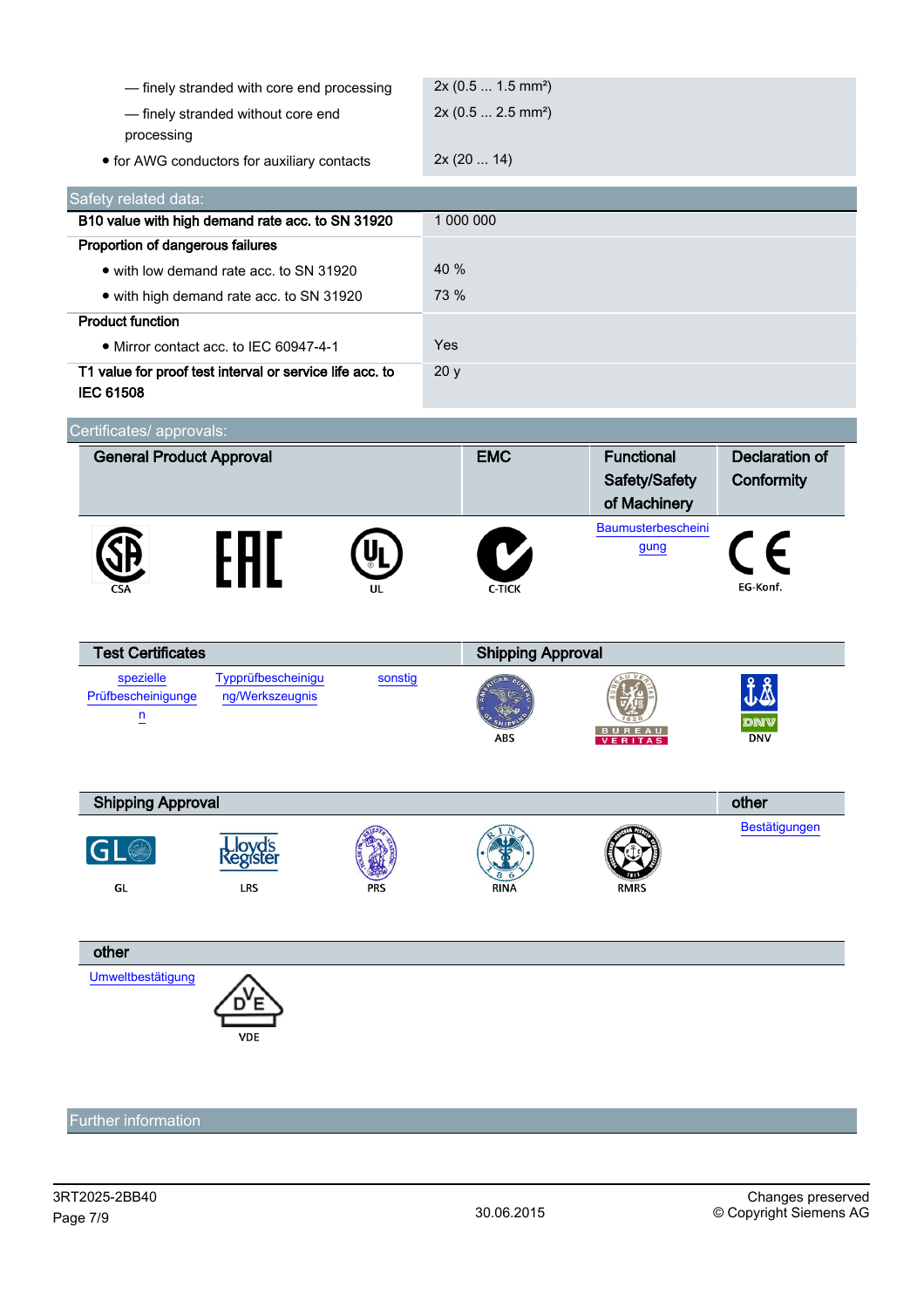#### Information- and Downloadcenter (Catalogs, Brochures,…)

<http://www.siemens.com/industrial-controls/catalogs>

#### Industry Mall (Online ordering system) <http://www.siemens.com/industrymall>

Cax online generator

<http://support.automation.siemens.com/WW/CAXorder/default.aspx?lang=en&mlfb=3RT20252BB40>

Service&Support (Manuals, Certificates, Characteristics, FAQs,...) <https://support.industry.siemens.com/cs/ww/en/ps/3RT20252BB40>

Image database (product images, 2D dimension drawings, 3D models, device circuit diagrams, EPLAN macros, ...) [http://www.automation.siemens.com/bilddb/cax\\_de.aspx?mlfb=3RT20252BB40&lang=en](http://www.automation.siemens.com/bilddb/cax_de.aspx?mlfb=3RT20252BB40&lang=en)